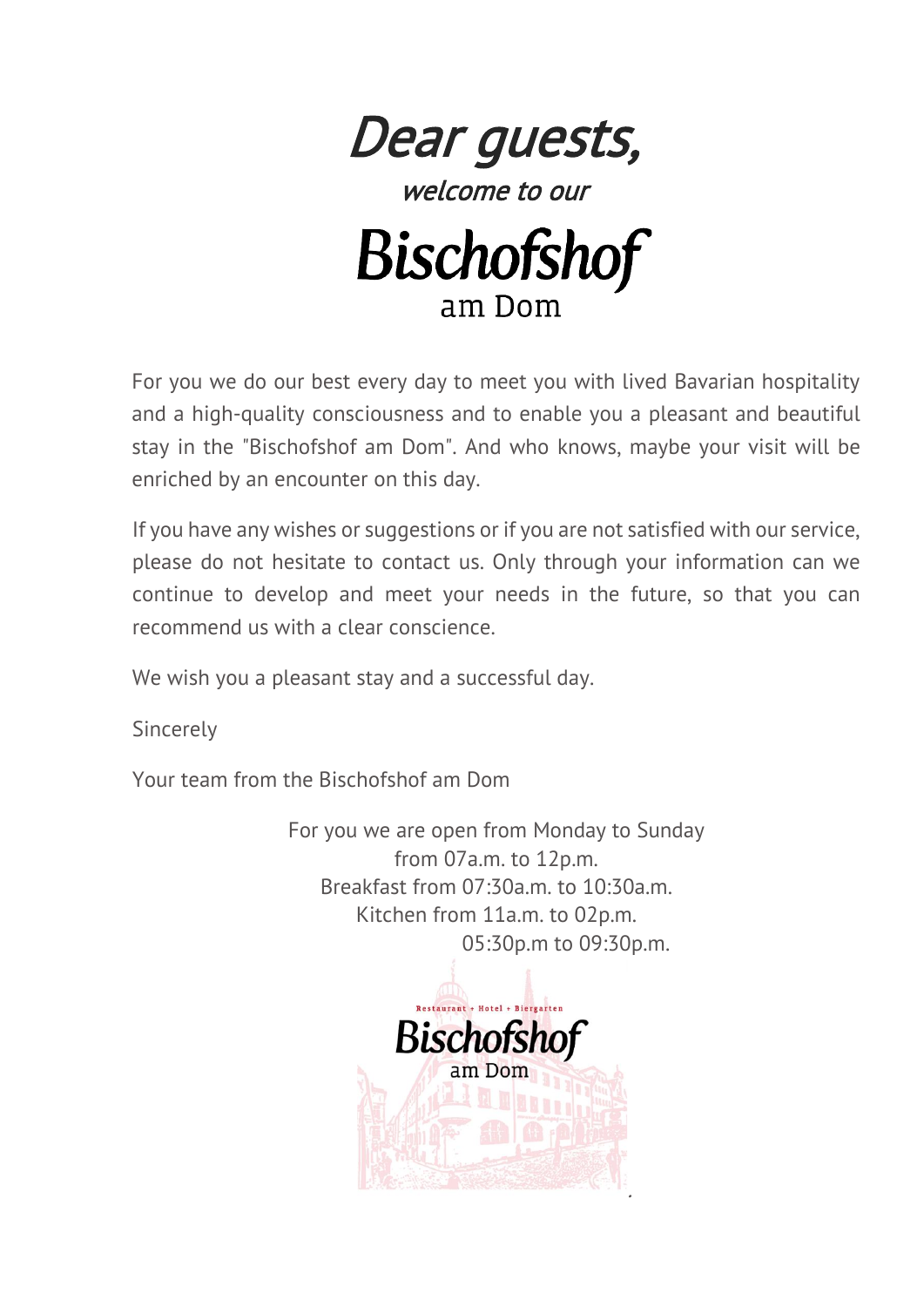# Did you know?

The history of the Regensburg Bischofshof brewery, which can be traced back to 1649, began in this building, which is now the Bischofshof am Dom.

At that time, Prince-Bishop Wilhelm Graf von Wartenberg founded the brewery here in the immediate vicinity of the cathedral. A bar, food and accommodation license in its current form has existed for this establishment since 1890. Today the Bischofshof am Dom is a sensational restaurant in the heart of Regensburg. We are visited by around  $\frac{1}{2}$  million quests from all over the world every year. Many come here to get to know the typical Bavarian culture in this unique location. The historic 'Bürgersaal' of the Bischofshof am Dom is not only a benchmark for beer-oriented gastronomy. To a large extent, we have based our dishes on the famous Regensburg cookbook of "Marie Schandri" from 1867, which is still available today after over 100 editions. Rulers from all over the world have met regularly in Regensburg since the 16th century. They brought a lot of entourages with them, including their own cooks and their own confectioners. Because of that the people of Regensburg could look into the cooking pots of many countries. Culinary innovations such as chocolates or coffee were known here earlier than anywhere else. The recipes collected and combined in the Regensburg cookbook by "Marie Schandri", are still comprehensive, up-to-date, and super regional.

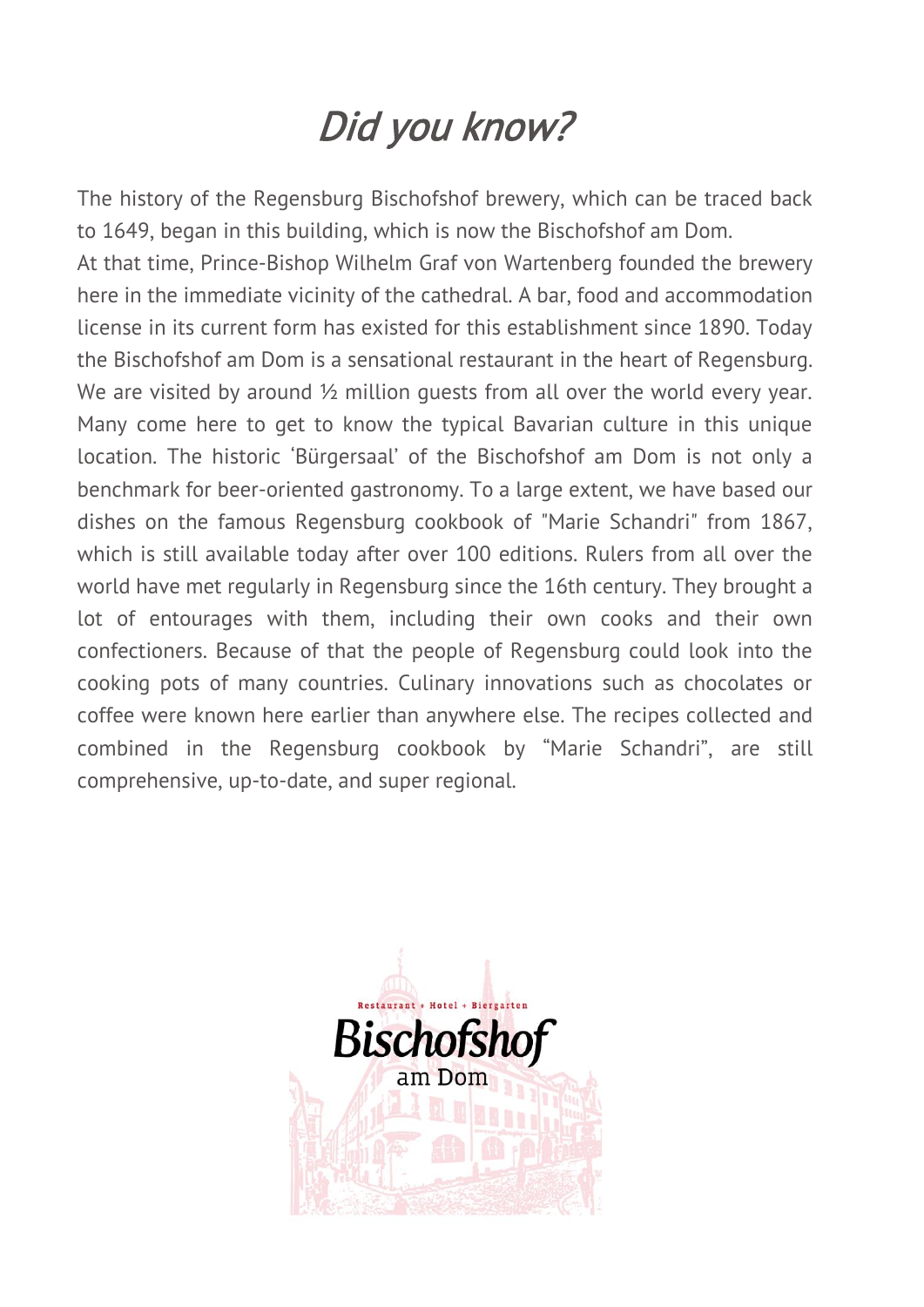# Start your day with a good breakfast

From 7am to 10:30a.m. daily

| We are happy to serve you a rich breakfast buffet.<br>Choose between different kinds of bread, cold cuts,<br>liver sausage, various types of cheese, cereals, egg dishes,<br>jams, juices and freshly brewed coffee specialties |         |
|---------------------------------------------------------------------------------------------------------------------------------------------------------------------------------------------------------------------------------|---------|
| per Person                                                                                                                                                                                                                      | 15,00 € |
| White sausage breakfast<br>as long as you like and as long as stocks last                                                                                                                                                       |         |
| A pair of white sausages with pretzel<br>and sweet Händlmaier mustard from Regensburg                                                                                                                                           | 6,40€   |
| A pair of white sausages with pretzel "Bischofshof"<br>and sweet Händlmaier mustard from Regensburg, accompanied by a<br>freshly tapped "Bischofshof" wheat beer (also gladly alcohol-free) 0.5 Ltr.                            | 9,90€   |
| For soup lovers                                                                                                                                                                                                                 |         |
| Homemade goulash soup with farmhouse bread                                                                                                                                                                                      | 5,80€   |
| Fine beef broth with liver dumplings and chives                                                                                                                                                                                 | 5,20 €  |
| <b>Appetizers</b>                                                                                                                                                                                                               |         |
| Liver sausage with farmhouse bread, butter, radish and pickle                                                                                                                                                                   | 8,90 €  |
| Obazda (or Obatzda)<br>Spicy cream cheese preparation made of Camembert, cream cheese, paprika,<br>caraway, garnished with onion rings, served with farmhouse bread                                                             | 9,80€   |
| Marinated slices of napkin dumpling with sauce vinaigrette<br>with radish and a salad bouquet                                                                                                                                   | 12,80 € |
| Aromatic country ham from Parma with galia melon,<br>French bread, butter, and a salad bouquet with French dressing                                                                                                             | 16,80€  |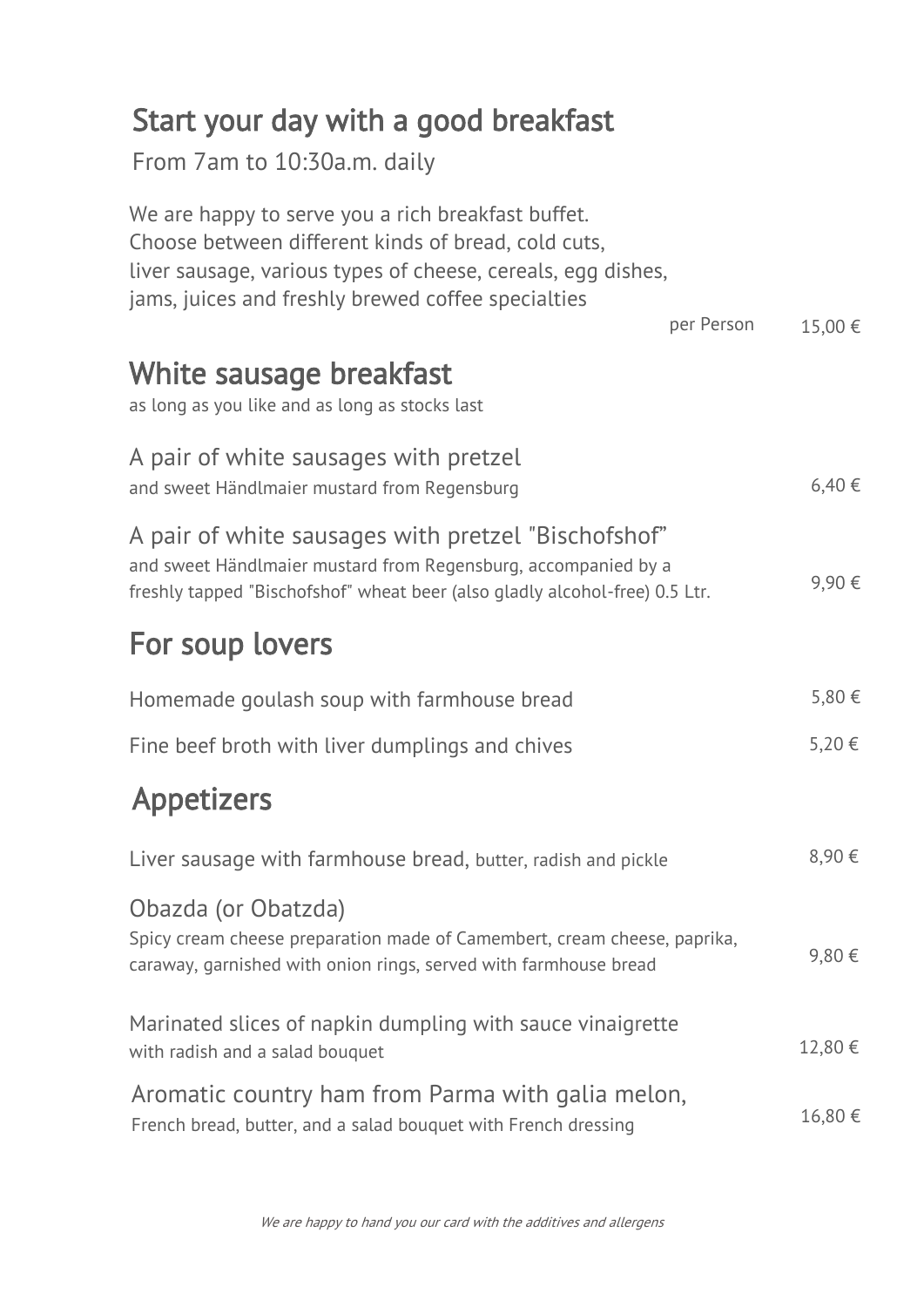# Salads rich in vitamines

| Mixed salad as a side dish<br>Picked salads with homemade French dressing on potato salad, carrots, cucumber,<br>and tomato salad                                                    | 4,50€  |
|--------------------------------------------------------------------------------------------------------------------------------------------------------------------------------------|--------|
| Baked chicken salad "Bischofshof am Dom"<br>Fresh lettuce with vinaigrette sauce, crispy pieces of fried chicken, tomato and<br>roasted sunflower seeds, served with sauce remoulade | 15,80€ |
| Crisp leaf salads with baked feta cheese<br>with vinaigrette sauce and cranberries                                                                                                   | 14,80€ |
| Vegetarian cuisine                                                                                                                                                                   |        |
| Fresh cream mushrooms<br>with a homemade bread dumpling                                                                                                                              | 12,80€ |
| Spinach dumplings<br>on a french vegetable ragout with shaved parmesan cheese                                                                                                        | 14,90€ |
| <b>Vegan cuisine</b>                                                                                                                                                                 |        |
| Red Thai vegetable curry<br>with coconut milk, basmati rice and a mixed salad                                                                                                        | 15,90€ |
| Pan fried and grilled dishes<br>Our popular main courses                                                                                                                             |        |
| Wiener Schnitzel from veal saddle<br>with fried potatoes tossed in butter and a mixed salad                                                                                          | 22,80€ |
| Crispy roast pork "Marie Schandri" style<br>with Bischofshof dark beer sauce, grated dumplings, and cabbage salad with bacon                                                         | 13,90€ |
| Boiled beef with horseradish sauce<br>with parsley potatoes and a mixed salad                                                                                                        | 16,80€ |
| Crispy roasted pork shank<br>with Bischofshof dark beer sauce, grated dumplings, and cabbage salad with bacon                                                                        | 15,20€ |
| Roast veal with cider cream sauce<br>with buttered spaetzle and fine market vegetables                                                                                               | 19,80€ |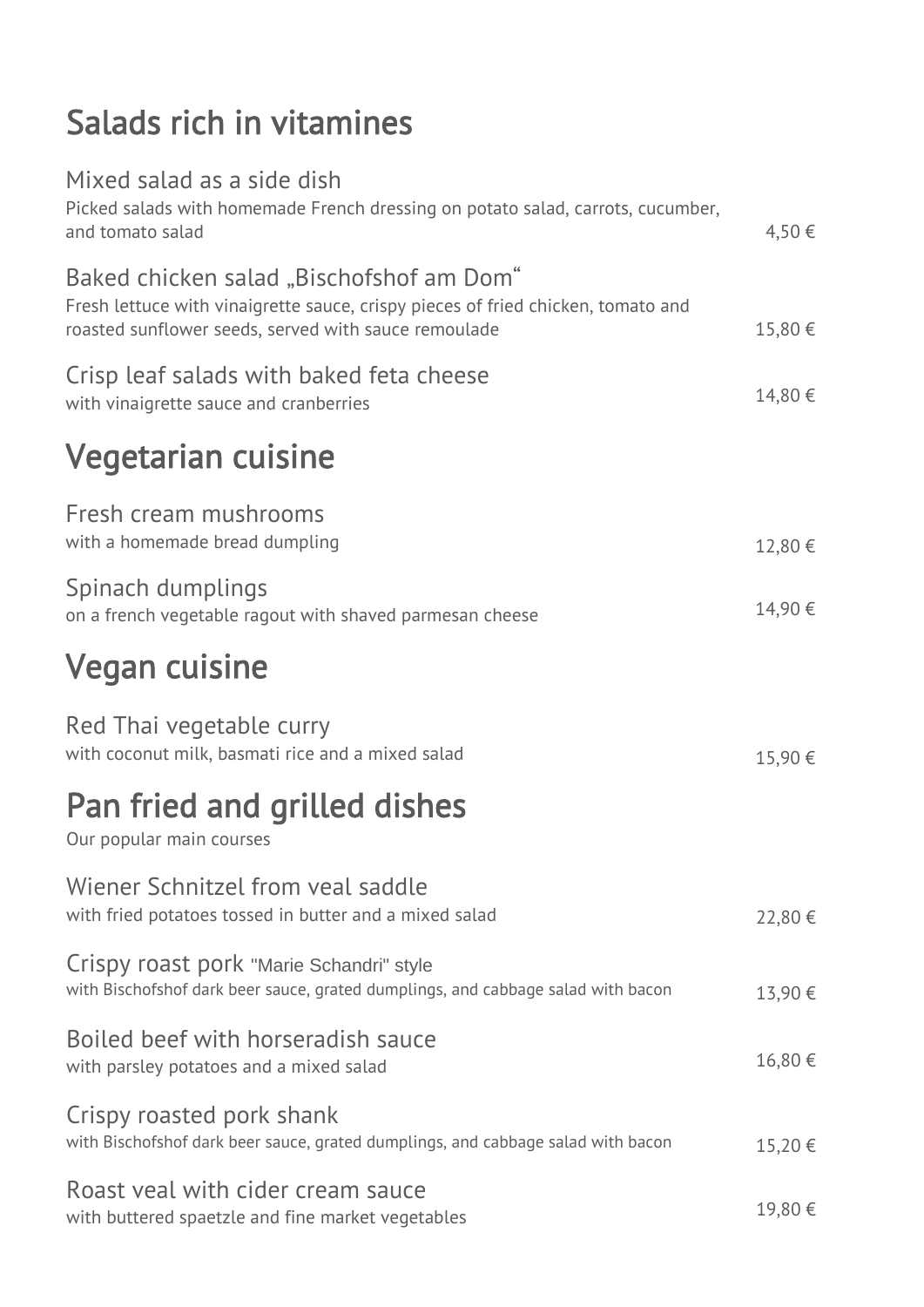| Turkey escalope "nature"<br>with herb butter, french fries and a mixed salad                                 |              | 16,80€  |
|--------------------------------------------------------------------------------------------------------------|--------------|---------|
| <b>Fish and Seafood</b>                                                                                      |              |         |
| <b>Grilled Char fillet</b><br>with herb butter, fine market vegetables and parsley potatoes                  |              | 21,90€  |
| Juicy strips of cuttlefish "Provencal style"<br>grilled, with mushrooms, shallots, garlic, and herb potatoes |              | 17,80 € |
| <b>Delicacies and Snacks</b>                                                                                 |              |         |
| Grilled Bratwürstl<br>6 pieces on sauerkraut with regional mustard and farmhouse bread                       |              | 9,80€   |
| Regensburg Sausage Salad "Original"<br>with onions, egg, tomato, pickle, and farmhouse bread                 |              | 10,80 € |
| One pretzel, two slices of farmhouse bread<br>or four slices of bread sticks                                 | portion each | 1,90 €  |
| For our little guests                                                                                        |              |         |
| Spaetzle, dumplings or french fries<br>with natural gravy or ketchup                                         |              | 3,50 €  |
| Small "Wiener Schnitzel" from yeal saddle<br>with fried potatoes or french fries with ketchup                |              | 8,90€   |
| Crispy fried chicken<br>with French fries and ketchup                                                        |              | 5,80 €  |
| Delicious desserts                                                                                           |              |         |
| Warm apricot dumplings<br>with breadcrumbs on vanilla sauce and a scoop of berry sorbet                      |              | 7,80 €  |
| Panna Cotta in a glass                                                                                       |              |         |
| with fresh berries                                                                                           |              | 6,50€   |

We are happy to hand you our card with the additives and allergens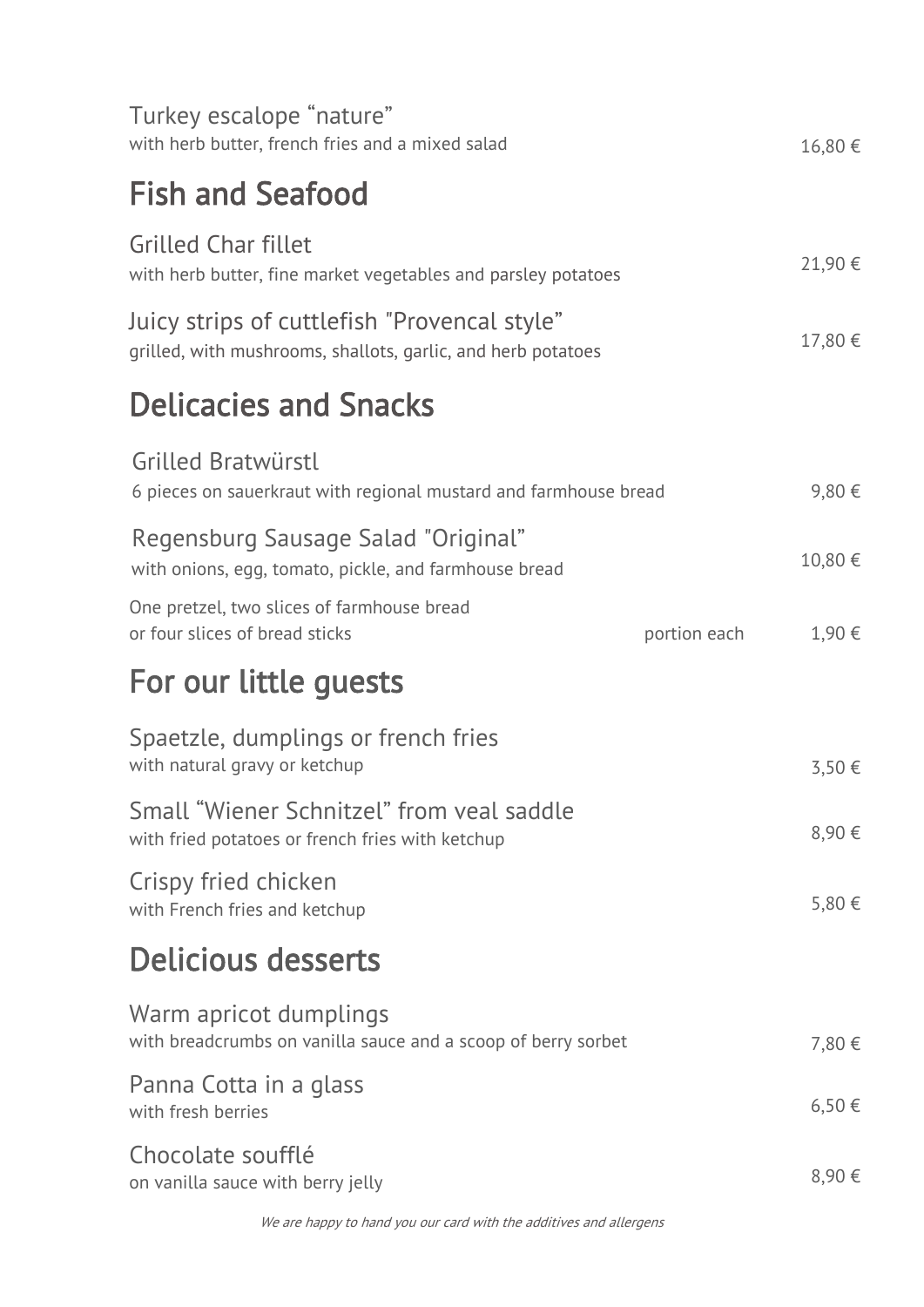# Dear guests

# Do you have any requests for today or tomorrow?

Please talk to us or contact us by phone or mail if you…

- … need a reservation
- … want to have a nice party organized
- … want to hold meetings or conferences
- … have special meal requests
- … want to surprise acquaintances, friends or family with a voucher
- … want to take food to your office or home
- … are interested in handing in your restaurant vouchers
- … would like to surprise your visitor with a great overnight stay
- … would like to spend a short vacation in your hometown

Sincerely,

#### your team of the Bischofshof am Dom

Bischofshof am Dom Krauterermarkt 3, 93047 Regensburg Restaurant Telefon +49 (0) 941 / 594 101 – 0 Hotel Telefon +49 (0) 941 / 58 46 – 0 E-Mail: [info@hotel-bischofshof.de](mailto:info@hotel-bischofshof.de)

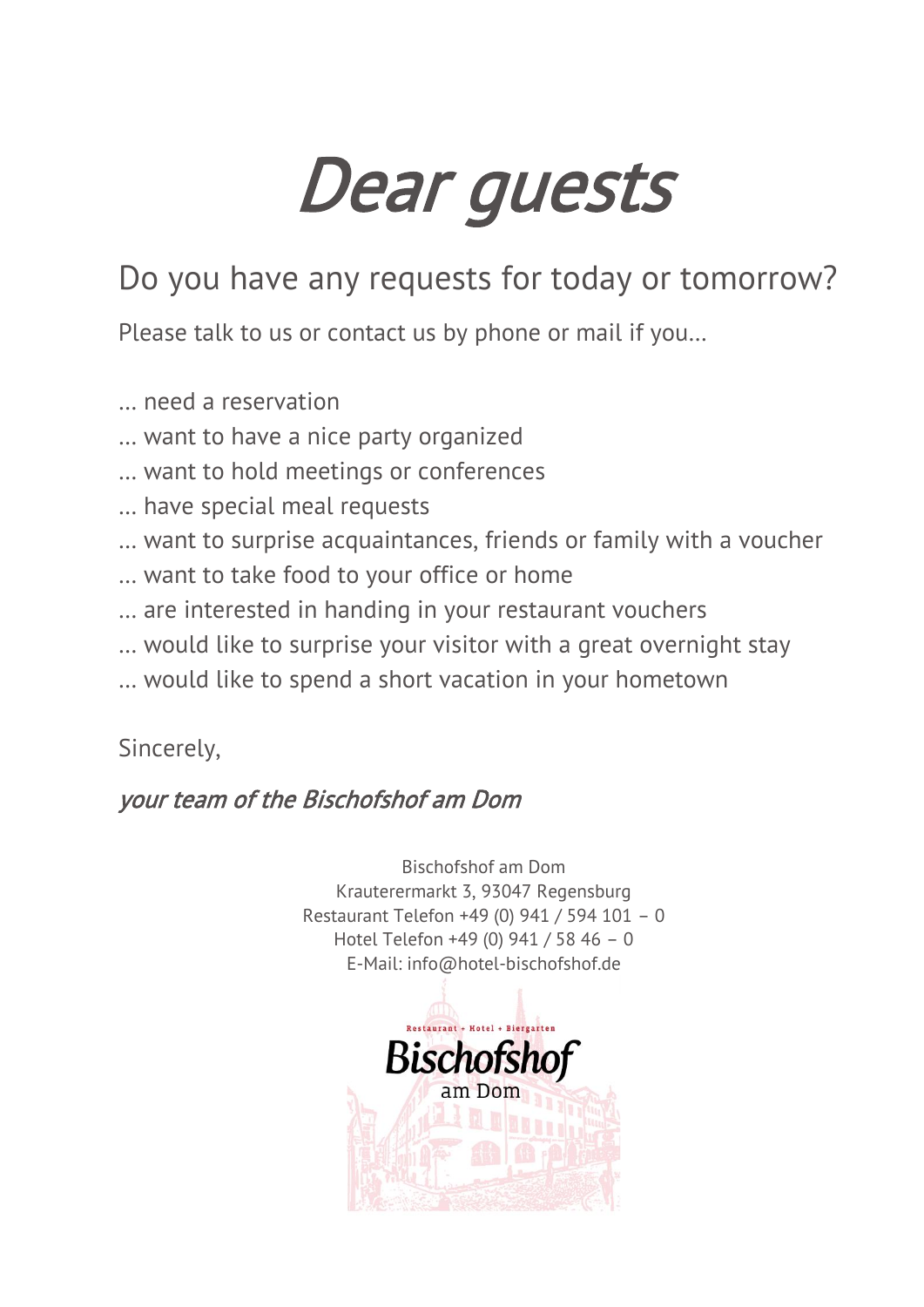# Coffee and "hot" drinks

We are happy to serve you a glass of water with your coffee

| Cup of coffee                                                      | 2,60€      |
|--------------------------------------------------------------------|------------|
| Coffe with milk                                                    | 3,40€      |
| Cup decaffeinated coffee                                           | 2,60 €     |
| Latte Macchiato                                                    | 3,60€      |
| especially delicious tastes our latte macchiato                    |            |
| with Caramell                                                      | 4,20€      |
| with Macadamia                                                     | 4,20€      |
| or Irish Cream                                                     | 4,20€      |
| auch sehr lecker im Milchkaffee oder Cappuccino - kleiner Aufpreis | $0,60 \in$ |
| von                                                                |            |
| Cappuccino                                                         | 3,20€      |
| Espresso                                                           | 2,40€      |
| Espresso doppio                                                    | 3,60€      |
| Hot chocolate                                                      | 3,20€      |
| Glas of tea                                                        | 2,60€      |
| Darjeeling, green, mint, fruits, camomile – more on request        |            |
|                                                                    |            |

## Nonalcoholic / Softdrinks

| Coca-Cola, Coca-Cola light, Fanta, Spezi         | 0,401 | $4,20 \in$ |
|--------------------------------------------------|-------|------------|
| Perlkrone clear lemons lemonade                  | 0,401 | 4,20€      |
| Labertaler Stephanie Brunnen sparkling or still  | 0,251 | 2,80€      |
| Labertaler Stephanie Brunnen sparkling or still  | 0,751 | 5,90€      |
| Perlkrone water, sparkling                       | 0,501 | 3,80€      |
| Jucie, Nagler' apple, orange or grape            | 0,201 | 3,20€      |
| ,Nagler' Nectar passion fruit or currant         | 0,201 | 3,40€      |
| Juice spritzer                                   | 0,401 | 4,20€      |
| Goldberg Bitter Lemon, Tonic Water or Ginger Ale | 0,201 | 3,40 €     |
|                                                  |       |            |

# Happy biolemonade oft the Bischofshof Brewery

| Raspberry-Cranberry or Elderflower-Mint<br>Coke, orange or lemon | 0.331<br>0.331 | 4,10€<br>4,10€ |  |
|------------------------------------------------------------------|----------------|----------------|--|
| <b>Honest Ice Tea</b>                                            |                |                |  |
| Mint, Raspberry-Basil or Peach-Rosemary                          | 0.331          | 4,10€          |  |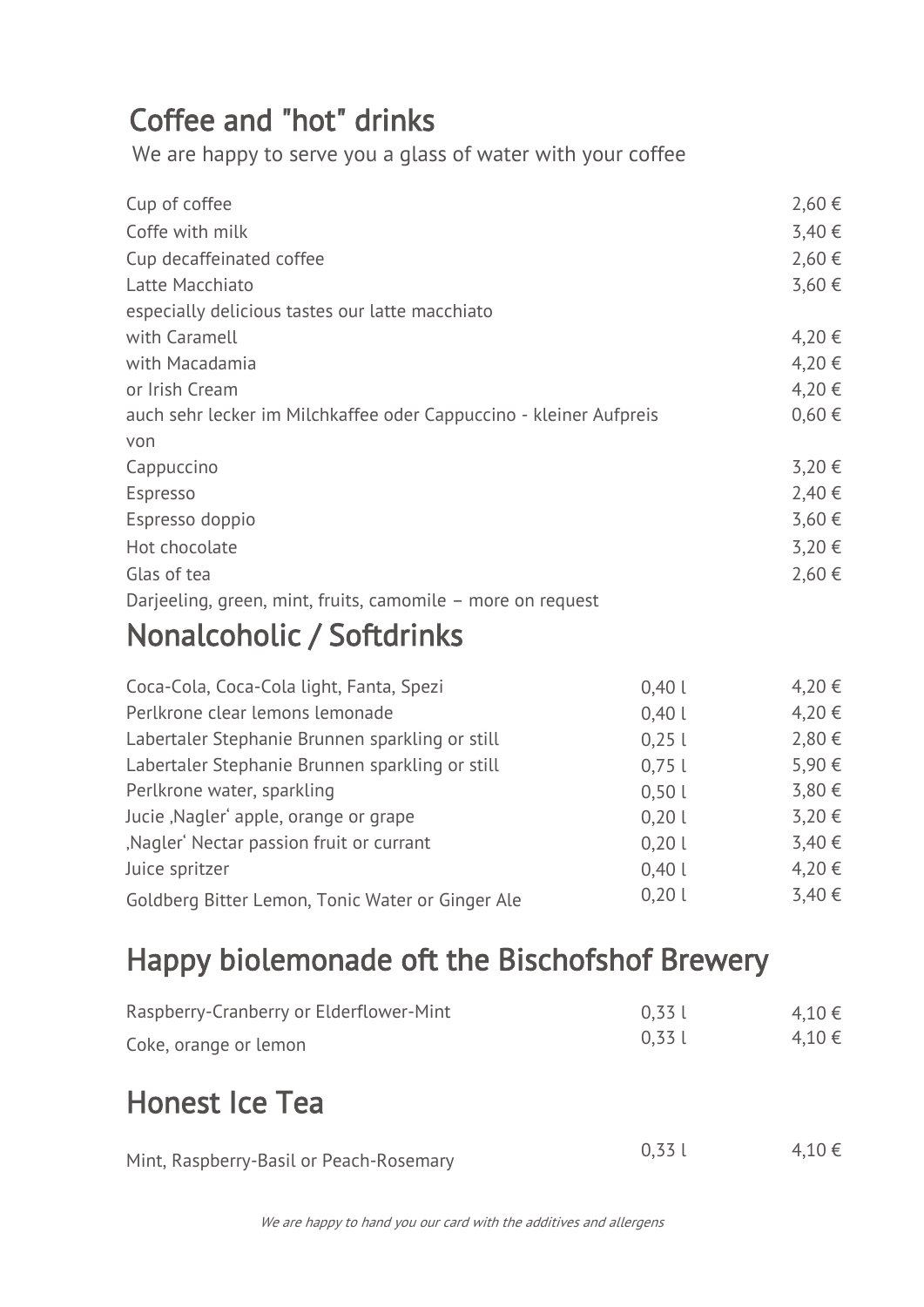# Bischofshof Beer

Regensburger Beer specialties since 1649

| from barrel | 4,8% Vol. |       | $0,25/0,50$ l 3,10 / 4,40 € |
|-------------|-----------|-------|-----------------------------|
| from barrel | 5,1% Vol. |       | $0,30/0,50$ l 3,30 / 4,40 € |
| from barrel | 4,7% Vol. | 0,301 | 3,30 €                      |
| bottle      | 4,8% Vol. | 0,331 | 3,30€                       |
| bottle      | 2,9% Vol. | 0,501 | 4,40 €                      |
| bottle      | 5,1% Vol. | 0,501 | 4,40 €                      |
| bottle      | 7,1% Vol. | 0,501 | 4,60 €                      |
| bottle      |           | 0,501 | 4,40 €                      |
| from barrel | 2,4% Vol. |       | $0,25/0,50$ l 3,10 / 4,40 € |
| from barrel | 2,4% Vol. |       | $0,30/0,50$ l 3,30 / 4,40 € |
|             |           |       |                             |

### Bischofshof Brewery "The beer that makes us friends"

## Weltenburger Klosterbrauerei

since 1050 the oldest monastery brewery in the world!

| Weltenburger Barock Dunkel<br>mehrfacher World Beer Cup Sieger | from barrel | 4,7% Vol.    | $0,30/0,5013,40/4,40 \in$ |            |
|----------------------------------------------------------------|-------------|--------------|---------------------------|------------|
| Weltenburger Dunkle Weisse                                     | bottle      | 5,3% Vol.    | 0.501                     | $4.40 \in$ |
| Weltenburger Weisse (nonalcoholic)                             | bottle      |              | 0,501                     | 4.40€      |
| Weltenburger Asam Bock                                         | bottle      | $6.9\%$ Vol. | 0,501                     | 4,60€      |

#### Weltenburger "Beer brewed with thought, calm, skill and passion"

# Aperitif

| Aperol Spritz                     | 11,0% Vol. | 4cl in 0,25 l | $6,20 \in$ |
|-----------------------------------|------------|---------------|------------|
| Hugo                              | 10,0% Vol. | 0,301         | $6,20 \in$ |
| Weißbeer with elderflower         | 5,0% Vol.  | 0,301         | 3,20€      |
| Prosecco                          | 11,0% Vol. | 0,101         | 4,60€      |
| Sekt                              | 12,5% Vol. | 0.101         | 5,30 €     |
| Campari with orange juice or soda | 12,0% Vol. | 4cl in 0,20 l | $6,20 \in$ |
| Martini Bianco, D'oro oder Rosso  | 15,0% Vol. | 5 cl          | 4,90€      |
| Sherry "fino" or "medium"         | 15,0% Vol. | 5 cl          | 5,30€      |
|                                   |            |               |            |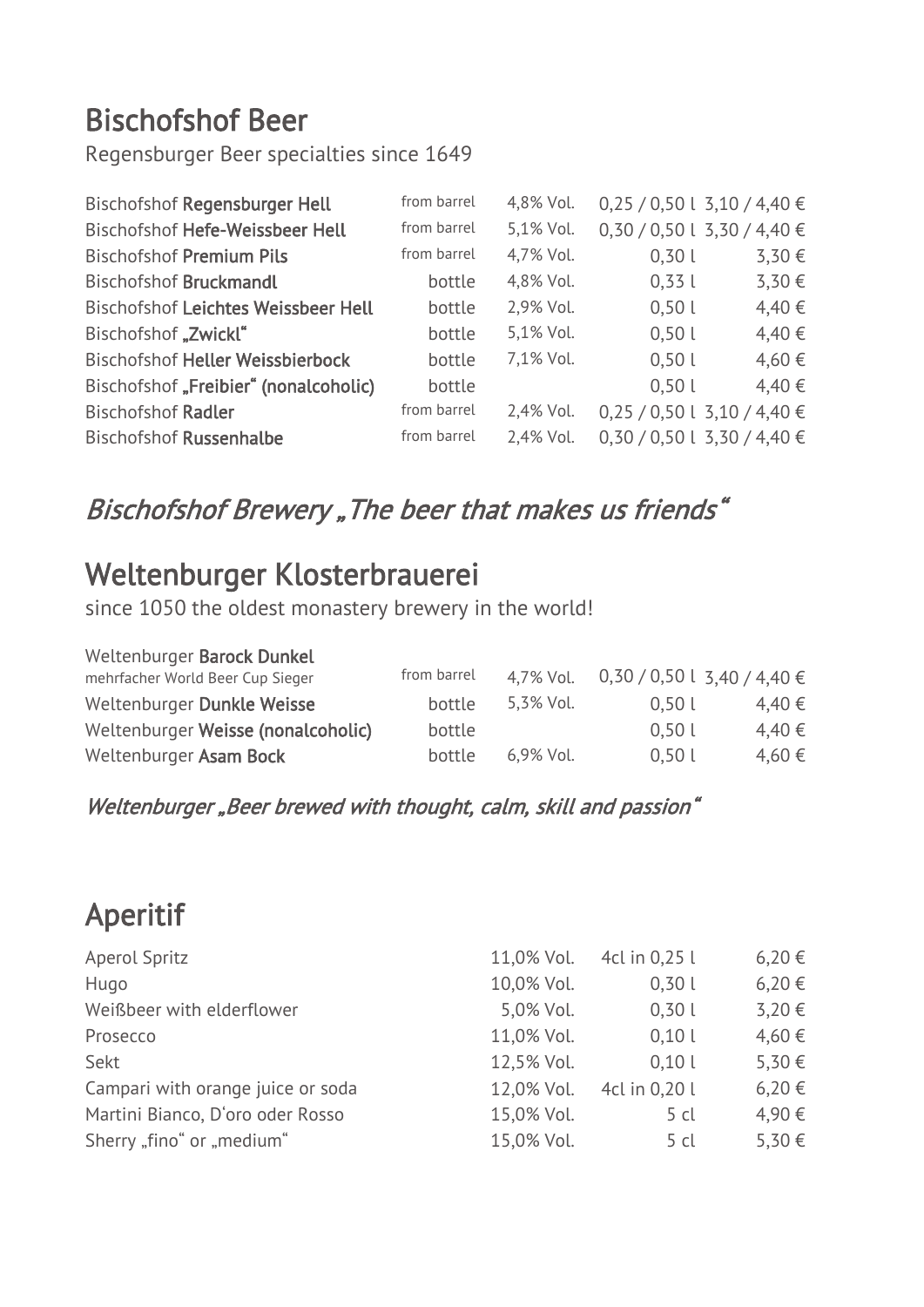# Open wines / White wine

| Lugana "DOC" (Lombardei, Tenuta La Presa)              | 12,5% Vol.                 | 0,251                      | 6,70€       |
|--------------------------------------------------------|----------------------------|----------------------------|-------------|
| Weißburgunder "Haussegen" (BRD-<br>Rheinhessen)        | 12,5% Vol.                 | 0,251                      | 6,70€       |
| Silvaner "Kilo Stahl" (BRD-Franken, Stahl)             | 13,0% Vol.                 | 0,251                      | 6,70€       |
| Grüner Veltliner, Austria, Weingut Mold                | 12,0% Vol.                 | 0,251                      | 6,70 €      |
| Grauburgunder "Alcohol-free"                           | 0,0% Vol.                  | 0,251                      | 6,70€       |
| White wine spritzer                                    |                            | ca. 6,0% Vol. 0,25 / 0,50l | 4,60/9,20 € |
| <b>Red wine</b>                                        |                            |                            |             |
| Zweigelt (Lower Austria, winery Mold)                  | 12,0% Vol.                 | 0,251                      | 6,70€       |
| Chianti (Toscana-Italy, Cantina Veccia)                | 13,0% Vol.                 | 0,251                      | 6,70€       |
| Merlot (Italy-Venice, Colli del Soligo)                | 12,5% Vol.                 | 0,251                      | 6,70€       |
| Red- or Rosé wine spritzer                             | ca. 6,0% Vol. 0,25 / 0,50l |                            | 4,60/9,20 € |
| <b>Rose wine</b>                                       |                            |                            |             |
| Portugieser Rosé (BRD-Pfalz, winery<br>Kesselring)     | 12,0% Vol.                 | 0,251                      | 6,70€       |
| Rosé "Alcohol-free" (BRD-Rheingau, Carl<br>Jung        | 0,0% Vol.                  | 0,251                      | 6,70€       |
| All our open wines are also available as tasting wines |                            | 0,101                      | 3,80 €      |

#### Dear wine friends, take a look at our wine list. It's always a worthwhile!

# Spirits

| Alpen Spirits (marille, obstler, raspberry, hazelnut | 38,0% Vol. | 2 cl      | 4,50€ |
|------------------------------------------------------|------------|-----------|-------|
| usw.)                                                |            |           |       |
| Grappa                                               | 41,0% Vol. | 2 cl      | 4,50€ |
| Ramazzotti, Fernet Branca, Averna                    | 39,0% Vol. | 4 cl      | 4,80€ |
| Blutwurz or Bärwurz                                  | 50,0% Vol. | $2 \,$ cl | 3,50€ |
| Jägermeister                                         | 38,0% Vol. | $2$ cl    | 3,50€ |
| Ouzo                                                 | 38,0% Vol. | $2 \,$ cl | 3,50€ |
| Aquavit - Malteser, Linie                            | 41,5% Vol. | $2 \,$ cl | 4,50€ |
| Cognac Hennessy or Rémy Martin                       | 40,0% Vol. | $2$ cl    | 4,90€ |
| Spirits of Wilfurth's Destille                       | 45,0% Vol. | 2 cl      | 8,20€ |
| Oldest Regensburger distillery                       |            |           |       |